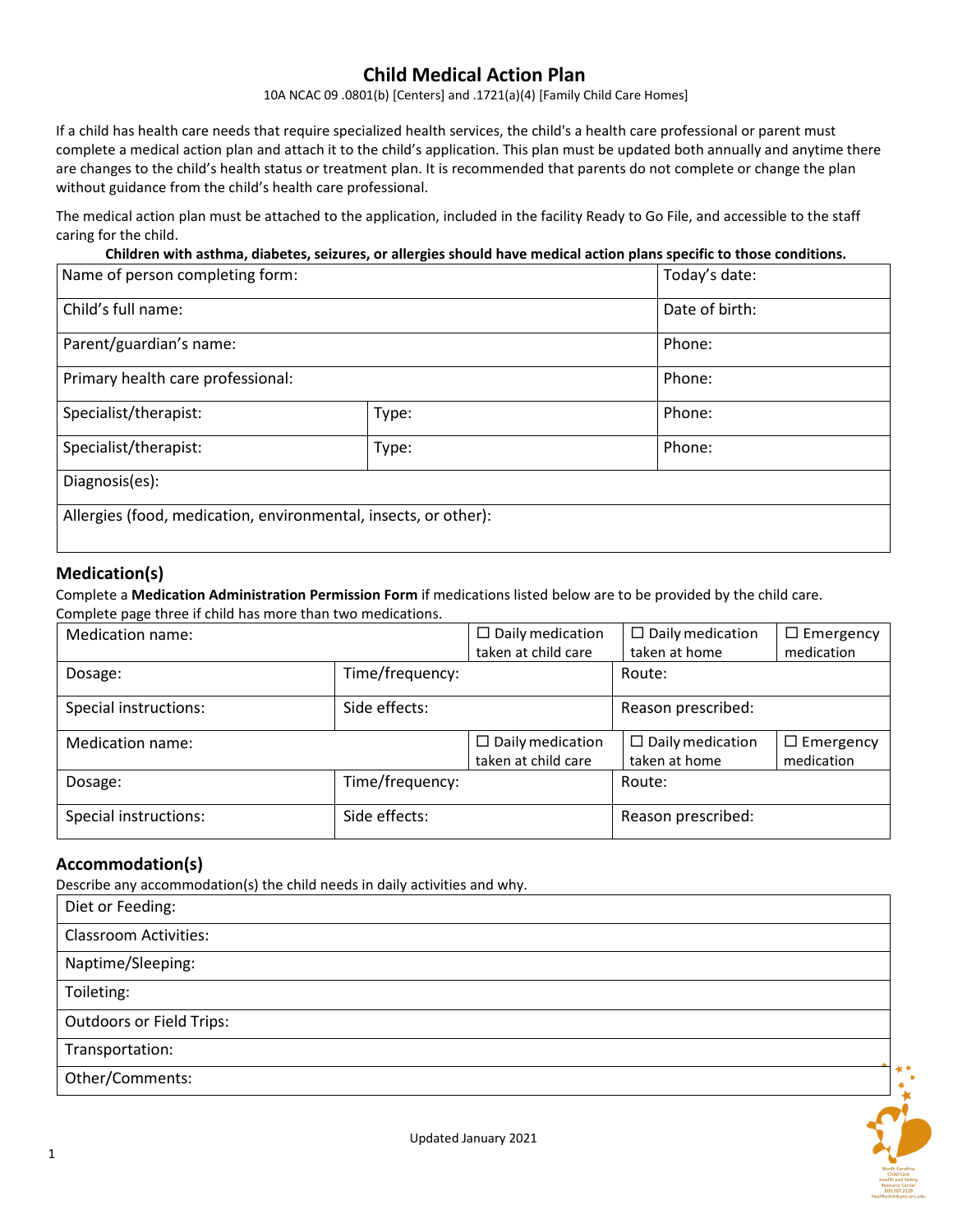## **Child Medical Action Plan**

10A NCAC 09 .0801(b) [Centers] and .1721(a)(4) [Family Child Care Homes]

#### **Equipment/Medical Supplies**

| <u>.</u> |  |
|----------|--|
| ∍<br>.ر  |  |
| ᠇.       |  |

#### **Emergency Care**

Call parents/guardians if the following symptoms are present:

Call 911 (emergency medical services) if the following symptoms are present, and contact the parents/guardians:

Take these measures while waiting for parents or medical help to arrive:

### **Suggested Special Training for Staff**

If completed by a health care professional:

Health Care Professional Signature:  $\vert$  Date:  $\vert$  Date:

#### **Parent notes**

Parent/Guardian Signature:  $\vert$  Date:  $\vert$  Date:  $\vert$